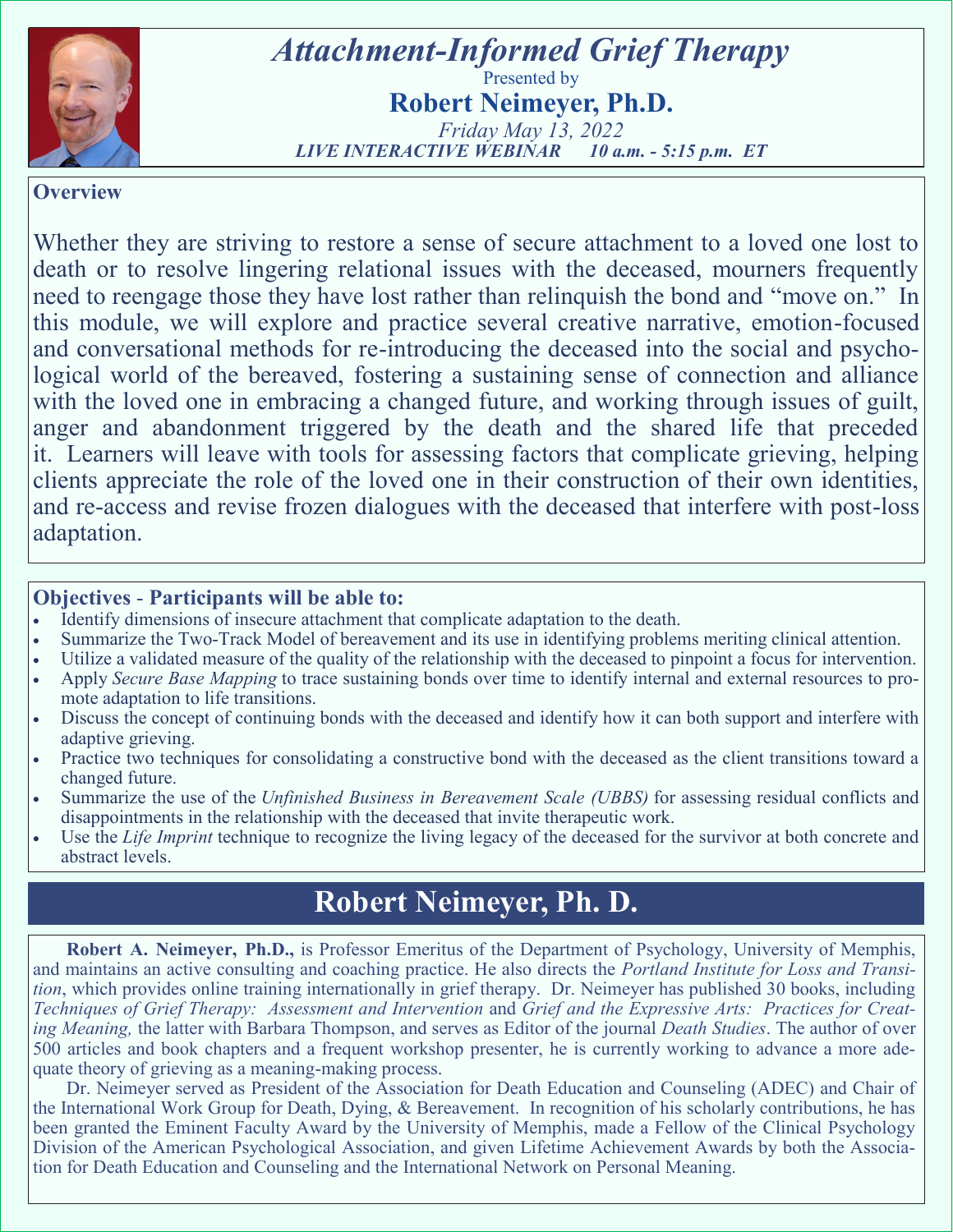

# *Attachment-Informed Grief Therapy*

Presented by

# **Robert Neimeyer, Ph.D.**

*Friday May 13, 2022 LIVE INTERACTIVE WEBINAR 10 a.m. - 5:15 p.m. ET* 

### **Audience Human Service Professionals**

- psychologists
- social workers
- licensed professional counselors
- school counselors and psychologists
- drug & alcohol counselors
- marriage  $&$  family therapists
- music therapists
- case managers
- psychiatric nurses
- occupational therapists
- rehabilitation counselors
- graduate students
- **AGENDA**

## *Friday Morning - 10 a.m.—1:15 p.m. ET*

- Attachment and Impermanence: The Role of Internal Working Models
- Caring and Daring: Drawing the Secure Base Map
- Object Stories: Reaffirming the Continuing Bond
- Working with the Relationship: The Two-Track Model of Bereavement

## *Friday Afternoon –2 p.m.—5:15 p.m. ET*

- Presence within Absence: Reconstructing the Continuing Bond
- Restorative Realignment of the Relationship: Addressing Unfinished Business
- Writing through Bereavement: A Case Study of Complicated Grief
- Stepping into Self: Re-writing the Terms of Attachment

## **About our Live Interactive Webinars**

Our Live Interactive Webinars are hosted as Zoom Webinars. Unlike Zoom Meetings, if you have a camera and mike, they will both be muted. You will be able to see and hear the speaker and see the PowerPoint presentation.

We will have Zoom email you links for you to access the Webinar using any computer, tablet, or smart phone that has audio capabilities. There is no need to have a Zoom account. You do NOT need a video camera or microphone. We will email you the handout as a pdf attachment.

You will have the ability to text questions to the speaker and respond to yes and no questions and Poll questions from the speaker during the Webinar (in real time). The speaker will be responding to texted questions during the presentation.

There is no posttest for live interactive Webinars. However, you are required to use an email link we send you at the end of the program to respond to our online Evaluation/Feedback form.

We will email and mail via USPS your certificate within a week of the Webinar. It takes us a few days to verify your attendance and the completion of your Feedback form.

Credit is not offered to live webinar participants watching in groups. Attendees must register and login individually to receive credit.

Please contact us if you have additional questions or concerns.